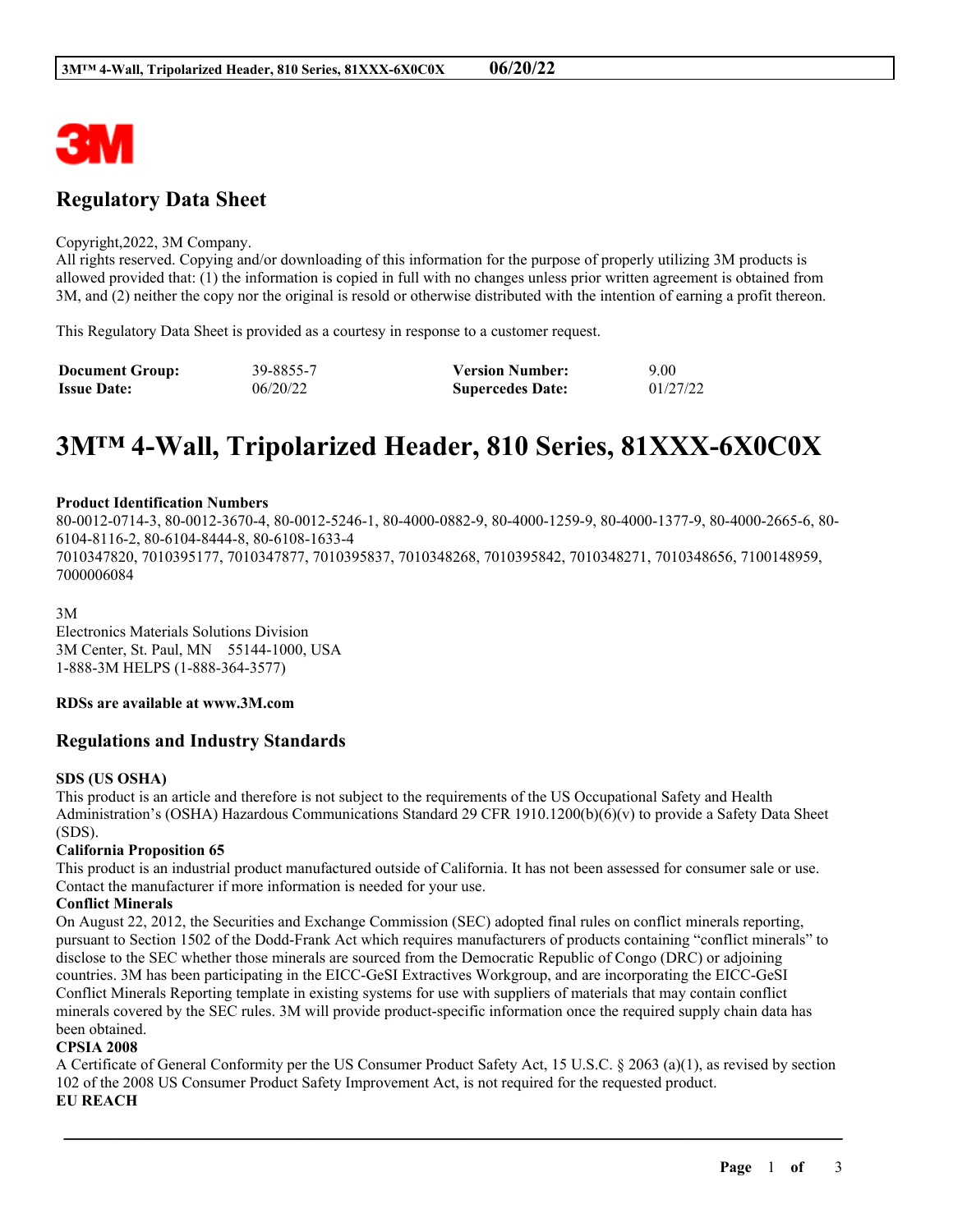Substances listed in Annex XIV of Regulation No 1907/2006 of the European Parliament and the Council concerning the Registration, Evaluation, Authorization and Restriction of Chemicals (REACH) are not intentionally added to this product. **EU REACH**

Substances listed in Annex XVII of Regulation No 1907/2006 of the European Parliament and the Council concerning the Registration, Evaluation, Authorization and Restriction of Chemicals (REACH) are not intentionally added to this product. **EU REACH**

This product is an article, without intended release of a chemical substance, under the Regulation No 1907/2006 of the European Parliament and the Council concerning the Registration, Evaluation, Authorisation and Restriction of Chemicals (REACH) (refer to REACH, Article 3(3)). It is not a chemical preparation. Therefore, it is not subject to the (pre)-registration or the registration process. It does not require a safety data sheet.

# **EU REACH**

This product, including any article that the product is composed of, does contain at greater than 0.1% by weight a Substance of Very High Concern (SVHC) substance identified according to Article 59.1 of Regulation No 1907/2006 of the European Parliament and the Council concerning the Registration, Evaluation, Authorisation and Restriction of Chemicals (REACH), per listing of candidates and Annex XIV. This declaration reflects the substances on the candidate SVHC list, effective June 2022. Refer to SDS or comment for identification of SVHC(s). *This product family contains >1000 ppm lead (CAS# 7439- 92-1) in the terminal plating of the contact pins.*

# **EU RoHS**

This product contains a substance or substances that are present above the maximum concentration values (MCVs) set under EU Directive 2011/65/EU (RoHS recast/RoHS 2), as stated in Annex II to that directive. This means that the product contains one or more of the following substances above the following MCVs in one or more homogeneous materials within this product: (a) above 0.1% (by weight) for lead, mercury, hexavalent chromium, polybrominated biphenyls and/or polybrominated diphenyl ethers; and/or (b) above 0.01% (by weight) for cadmium. *This product family contains >1000 ppm lead (CAS# 7439-92-1) in the terminal plating of the contact pins.*

#### **EU RoHS Phthalates**

This product does not exceed the maximum concentration values (MCVs) for phthalates set under EU Directive 2011/65/EU (RoHS recast/RoHS 2), as amended by EU 2015/863, which applies to finished EEE after July 22, 2019 for Category 1-7, 10- 11 products and after July 22, 2021 for Category 8 and 9 products. This means that each of the homogeneous materials within this product does not exceed the MCV of 0.1% (by weight) for each of the following phthalates: DEHP, BBP, DBP, and DIBP.

# **Sustainability and 3M**

Go to www.3M.com/sustainability to learn about 3M's programs. 3M is a signatory of the United Nations Global Compact (UNGC).

# **Sustainability and 3M's Code of Conduct**

Go to www.3M.com/businessconduct

#### **TSCA Section 6**

This product is not known to contain 2,4,6-Tri-tert-butylphenol (CAS 732-26-3).

#### **TSCA Section 6**

This product is not known to contain Decabromodiphenyl Ether (Deca-BDE) (CAS 1163-19-5).

#### **TSCA Section 6**

This product is not known to contain Hexachlorobutadiene (HCBD) (CAS 87-68-3).

#### **TSCA Section 6**

This product is not known to contain Pentachlorothiophenol (PCTP) (CAS 133-49-3).

#### **TSCA Section 6**

This product is not known to contain Phenol, isopropylated phosphate (3:1) (PIP (3:1)) (CAS 68937-41-7).

Disclaimers: The information provided in this document related to material content represents 3M's knowledge and belief, which may be based in whole or in part on information provided by suppliers to 3M. This is intended to answer commonly asked questions about 3M products and is not intended to be a comprehensive listing of all substances that may be of interest or that may be regulated in this or other 3M products, nor is it intended to be a comprehensive summary of any and all regulations that may apply to this product. Where substances are listed, their listing does not infer or constitute a judgment as to their safety, environmental or health impacts. Information is supplied upon the condition that the persons receiving the same will make their own determination as to its suitability for their purposes prior to use. Customers are encouraged to consult with legal and regulatory experts to determine applicable regulations in light of intended use of the product.

Limitation of Remedies and Liability: In the event any Product is proven not to conform with the information in this document, then to the extent permitted by law, 3M's entire liability and Buyer's exclusive remedy, will be at 3M's option either: (i) replacement of Product with a conforming product, or (ii) refund of the purchase price paid by Buyer for each non-conforming Product, within a reasonable time after written notification of said non-conformance and return of said Product to 3M. 3M shall not under any circumstances be liable for direct, incidental, special, or consequential damages (including but not limited to

\_\_\_\_\_\_\_\_\_\_\_\_\_\_\_\_\_\_\_\_\_\_\_\_\_\_\_\_\_\_\_\_\_\_\_\_\_\_\_\_\_\_\_\_\_\_\_\_\_\_\_\_\_\_\_\_\_\_\_\_\_\_\_\_\_\_\_\_\_\_\_\_\_\_\_\_\_\_\_\_\_\_\_\_\_\_\_\_\_\_